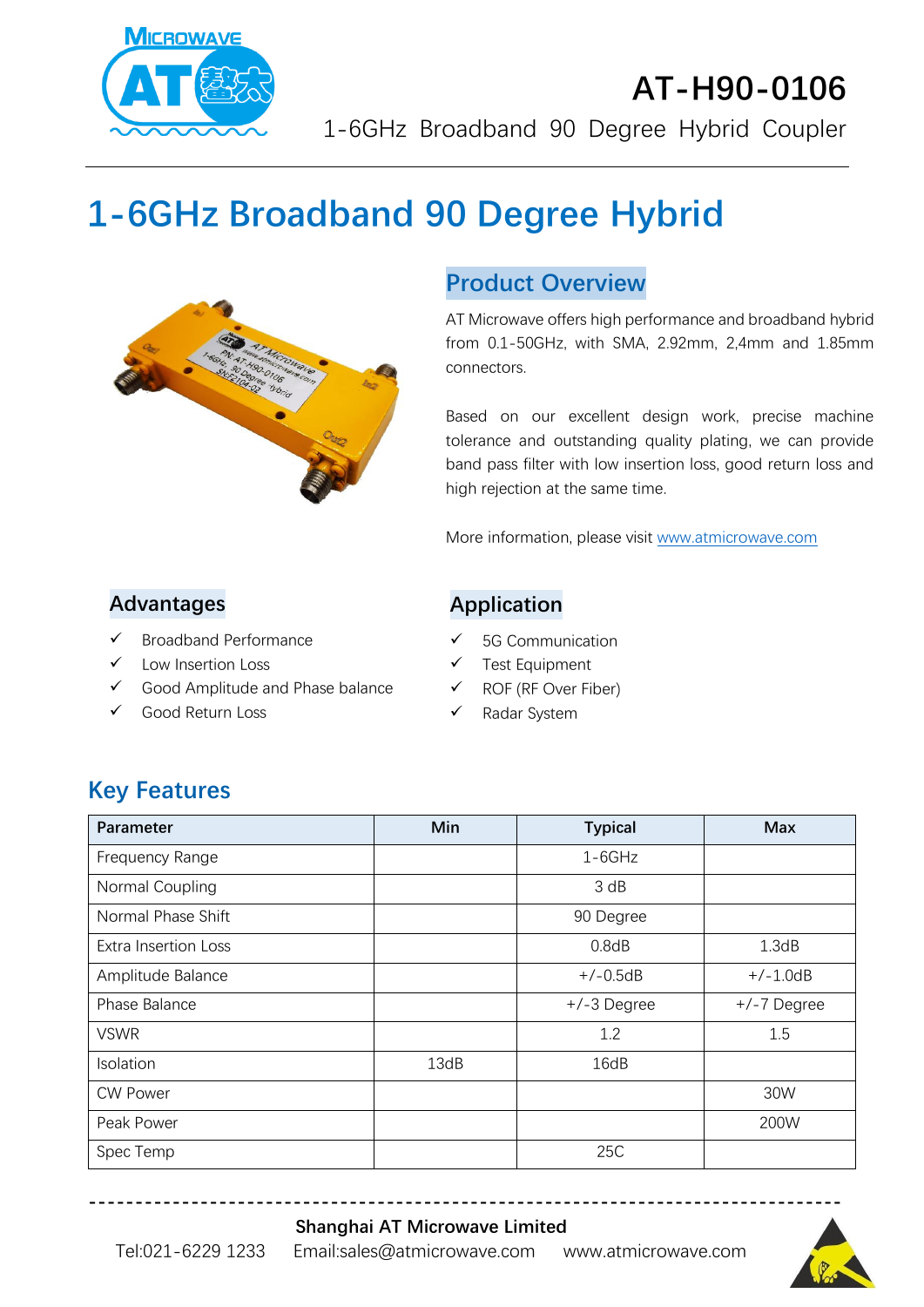

1-6GHz Broadband 90 Degree Hybrid Coupler

#### **Mechanical Information**

| <b>Item</b>   | <b>Description</b> |  |
|---------------|--------------------|--|
| Input Port    | <b>SMA Female</b>  |  |
| Output Port   | <b>SMA Female</b>  |  |
| Case Material | Aluminum           |  |
| Finish        | Painted            |  |
| Weight        | 80 <sub>g</sub>    |  |
| Size:         | See outline        |  |

## **Absolute Maximum Ratings Table**

| Parameter                   | Value            |
|-----------------------------|------------------|
| <b>RF Input Power CW</b>    | 30W              |
| Operating Temperature(note) | $-40$ to $+85C$  |
| Storage Temperature         | $-65$ to $+125C$ |

## **Notes:**

- 1. Datasheet may be changed according to update of MMIC, Raw materials , process, and so on.
- 2. This data is only for reference, not for guaranteed specifications.
- 3. Please contact AT Microwave team to make sure you have the most current data.

# **Dimension:** (unit in mm)